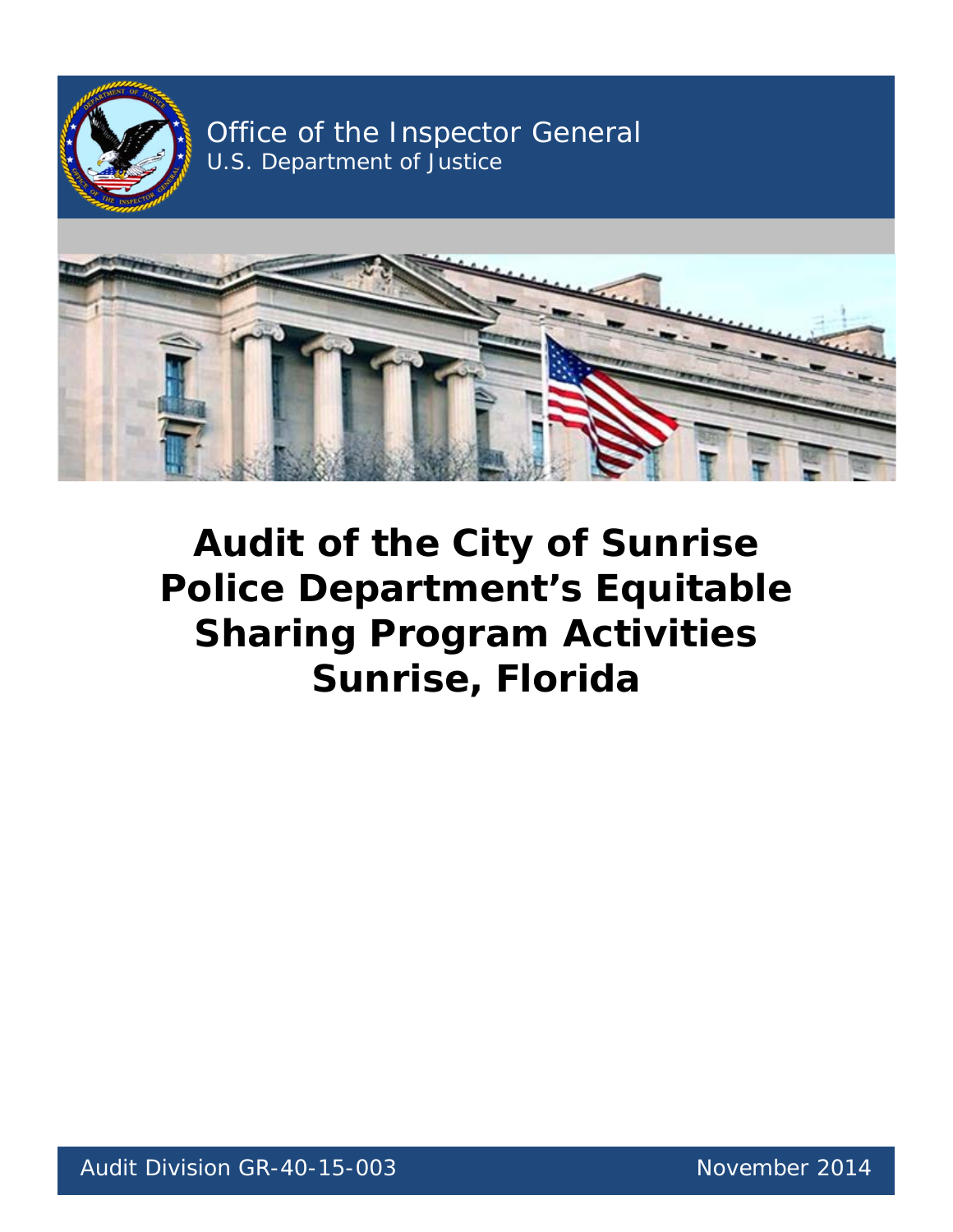## **AUDIT OF THE CITY OF SUNRISE POLICE DEPARTMENT'S SUNRISE, FLORIDA EQUITABLE SHARING PROGRAM ACTIVITIES**

## **EXECUTIVE SUMMARY**

 enhancing the cooperation between federal, state, and local law enforcement The Department of Justice (DOJ) asset forfeiture program seeks to deter crime by depriving criminals of the profits and proceeds from illegal activities while agencies. State and local law enforcement agencies that participate in the seizure of property and funds may receive a portion of the proceeds or an equitable share of the forfeiture to use for law enforcement purposes. The Criminal Division's Asset Forfeiture and Money Laundering Section oversees the DOJ asset forfeiture program.

asset forfeiture program during the agency's fiscal years (FY) 2008 to 2014.<sup>1</sup> of \$5,551,343 in cash and proceeds and \$71,778 in property. We found weaknesses with the Police Department's reconciliation of asset forfeiture funds. weaknesses with the Police Department's reconciliation of asset forfeiture funds.<br>We also found that the Police Department paid \$374,257 to a private law firm for civil forfeiture litigation services that were unallowable. Additionally, we were payments because the payments were adequately supported by documentation. The Department of Justice, Office of the Inspector General, Audit Division conducted an audit of the Sunrise Police Department's participation in the DOJ During the audit period, the Police Department received equitable shares consisting unable to determine if the Police Department complied with its own procedures regarding payments to confidential informants. However, we did not question these We recommend that the Criminal Division ensure the City of Sunrise Police Department:

- consistently follows its written procedures for recording equitable sharing receipts, and
- remedy \$374,257 in unallowable costs paid for civil forfeiture litigation services.

l

<span id="page-1-0"></span><sup>&</sup>lt;sup>1</sup> The City of Sunrise fiscal year is from October 1 to September 30. Our audit period for FY 2014 ended March 12, 2014.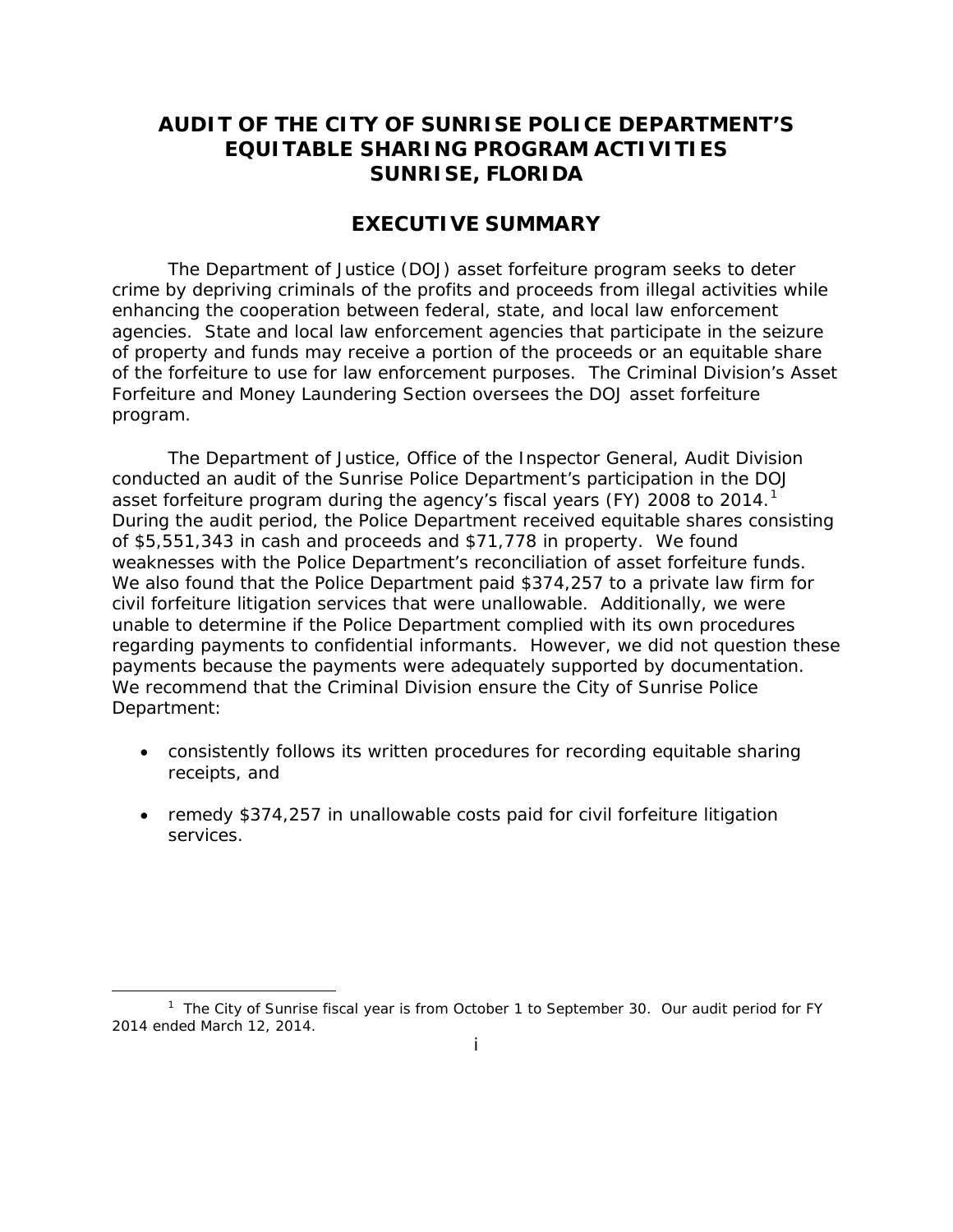# **AUDIT OF THE CITY OF SUNRISE POLICE DEPARTMENT'S SUNRISE, FLORIDA EQUITABLE SHARING PROGRAM ACTIVITIES**

# **TABLE OF CONTENTS**

| APPENDIX 1 - OBJECTIVE, SCOPE, AND METHODOLOGY  11                                                     |  |
|--------------------------------------------------------------------------------------------------------|--|
| APPENDIX 2 - SCHEDULE OF DOLLAR-RELATED FINDINGS 13                                                    |  |
| APPENDIX 3 - THE CRIMINAL DIVISION, ASSET FORFEITURE AND<br>MONEY LAUNDERING SECTION'S RESPONSE TO THE |  |
| APPENDIX 4 -<br>THE CITY OF SUNRISE POLICE DEPARTMENT'S                                                |  |
| APPENDIX 5 -<br>OFFICE OF THE INSPECTOR GENERAL ANALYSIS<br>AND SUMMARY OF ACTIONS NECESSARY TO        |  |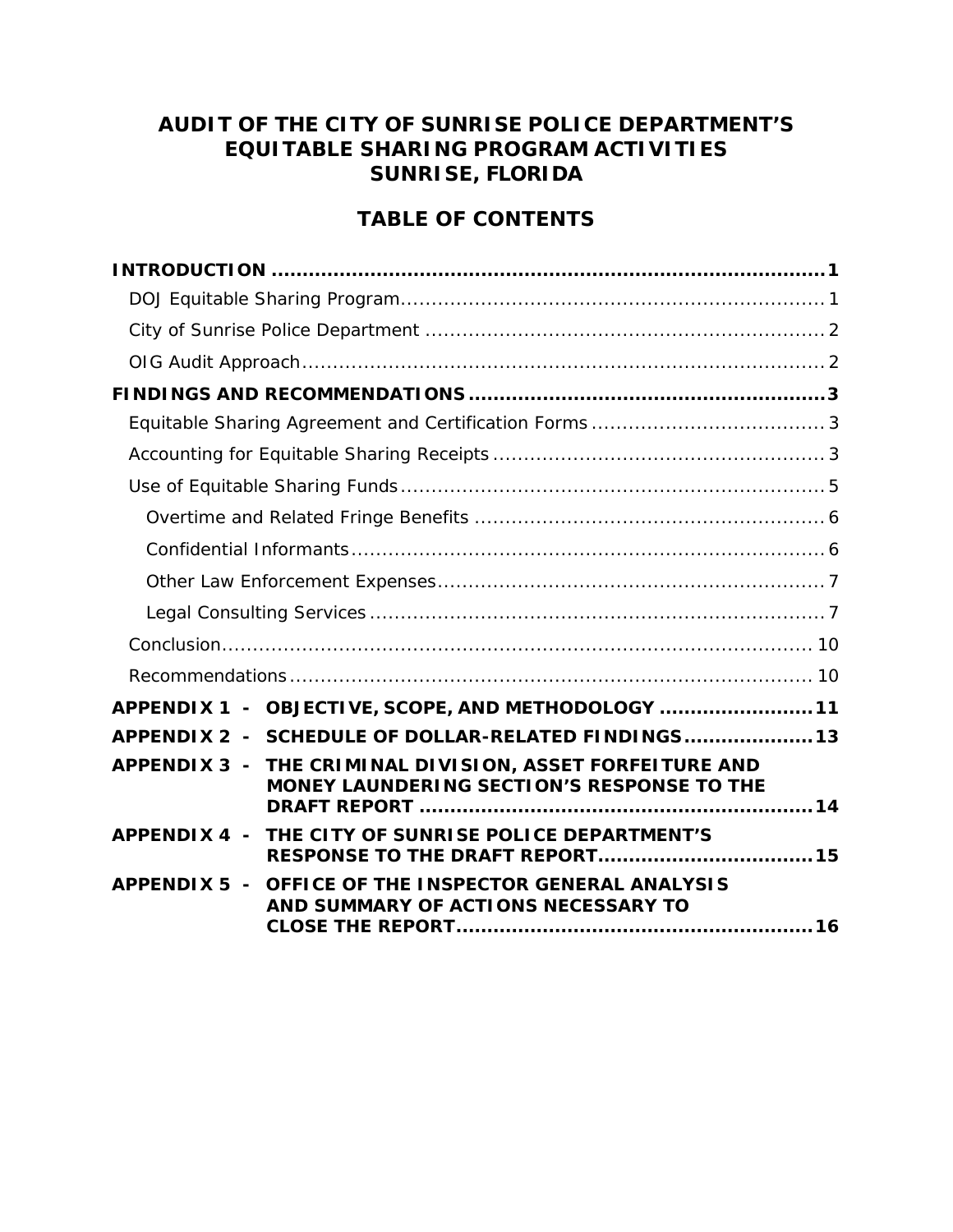## **AUDIT OF THE CITY OF SUNRISE POLICE DEPARTMENT'S SUNRISE, FLORIDA EQUITABLE SHARING PROGRAM ACTIVITIES**

## **INTRODUCTION**

<span id="page-3-0"></span> Audit Division audited the tracking and use of DOJ equitable sharing funds by the Sunrise Police Department. The audit covered the Police Department's fiscal years (FY) 2008 to 2014.<sup>1</sup> During this period, the Police Department received \$5,551,343 The Department of Justice (DOJ), Office of the Inspector General (OIG), in cash and proceeds and \$71,778 in property as a participant in the DOJ equitable sharing program.

#### <span id="page-3-1"></span>**DOJ Equitable Sharing Program**

1

 derived from their illegal activities, it is considered by the DOJ to be one of the most powerful tools available to law enforcement agencies. A key element of the DOJ's asset forfeiture initiative is the equitable sharing program where the property, and proceeds with state and local law enforcement agencies. $2$ Because asset forfeiture deprives criminals of the profits and proceeds Department and its components share a portion of federally forfeited cash,

 participating in joint investigations with DOJ agencies on investigations that lead to the seized assets are forfeited, the assisting state and local law enforcement derived from the sale of forfeited assets. Generally, the degree of a state or local State and local law enforcement agencies receive equitable sharing funds by the seizure and forfeiture of property or by requesting a DOJ agency adopt the seizure and proceed with federal forfeiture. Once an investigation is completed and agencies can request a share of the forfeited assets or a percentage of the proceeds agency's direct participation in an investigation determines the amount or percentage of funds shared with that agency.

 Laundering Section (AFMLS). These three components are responsible for issuing forfeiture funds from the DOJ to the receiving state or local agency. The Justice Three central DOJ components work together to administer the equitable sharing program: (1) the U.S. Marshals Service (USMS), (2) the Justice Management Division, and (3) the Criminal Division's Asset Forfeiture and Money policy statements, implementing governing legislation, and monitoring the use of DOJ equitable sharing funds. The USMS is responsible for transferring asset Management Division manages the Consolidated Asset Tracking System, a database

<span id="page-3-2"></span><sup>&</sup>lt;sup>1</sup> The City of Sunrise fiscal year is from October 1 through September 30. Our audit period for fiscal year 2014 ended March 12, 2014.

<span id="page-3-3"></span> $2$  Federal asset forfeiture programs are also administered by the U.S. Department of the Treasury and the U.S. Department of Homeland Security.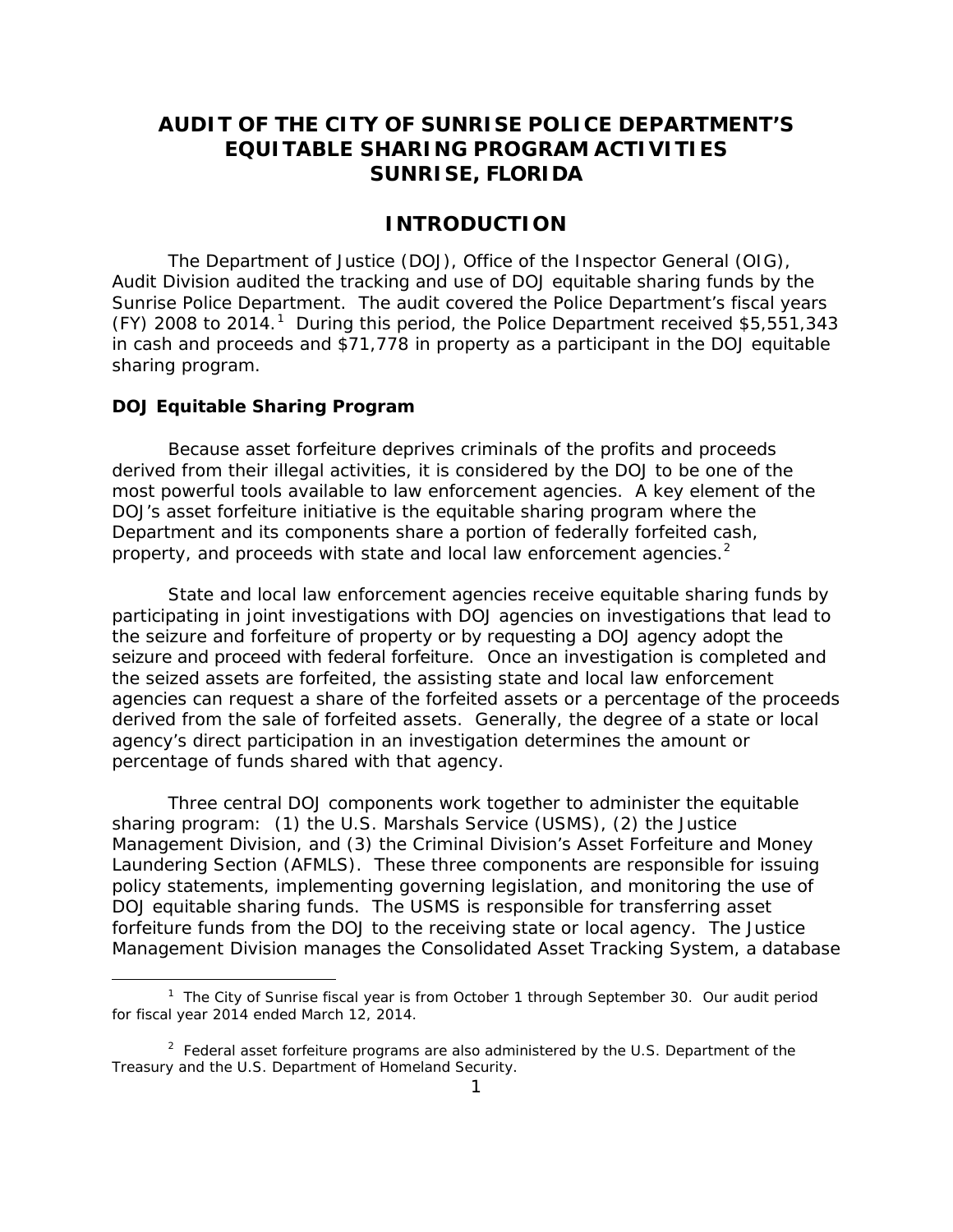used to track federally seized assets throughout the forfeiture life-cycle. Finally, the AFMLS tracks membership of state and local participants, updates the equitable sharing program rules and policies, and monitors the allocation and use of equitable shared funds.

 program. To participate in the program, agencies sign and submit an equitable be renewed annually and in it, officials of participating agencies certify that they will use equitable sharing funds for law enforcement purposes. Before requesting a share of the seized assets, a state or local law enforcement agency must first become a member of the DOJ equitable sharing sharing agreement and certification form to the Department. The agreement must

#### <span id="page-4-0"></span>**City of Sunrise Police Department**

The City of Sunrise is located in southeastern Florida in Broward County. The City of Sunrise is located in southeastern Florida in Broward County. According to the 2010 U.S. Census, the city has a population of 84,439. The in FY 1995. It is also a member of the Metro Broward Drug Task Force where its Sunrise Police Department became a member of the DOJ asset forfeiture program officers participate in investigations. As of September 2013, the Police Department had a workforce of 176 police officers and 82 civilians.

#### <span id="page-4-1"></span>**OIG Audit Approach**

 assets. To conduct the audit, we tested the Sunrise Police Department's We tested compliance with what we considered to be the most important conditions of the DOJ equitable sharing program. Unless otherwise stated, we applied the *Guide to Equitable Sharing for State and Local Law Enforcement Agencies* (Equitable Sharing Guide), issued by the AFMLS in April 2009, as our primary criteria. The Equitable Sharing Guide provides procedures for submitting sharing requests and discusses the proper use and accounting for equitable sharing compliance with:

- • **Equitable Sharing Agreement and Certification Forms** to determine if these documents were complete and accurate,
- • **accounting for equitable sharing receipts** to determine whether standard accounting procedures were used to track equitable sharing assets, and
- **use of equitable sharing funds** to determine if equitable sharing cash was used for law enforcement purposes.

See Appendix 1 for more information on our objective, scope and methodology.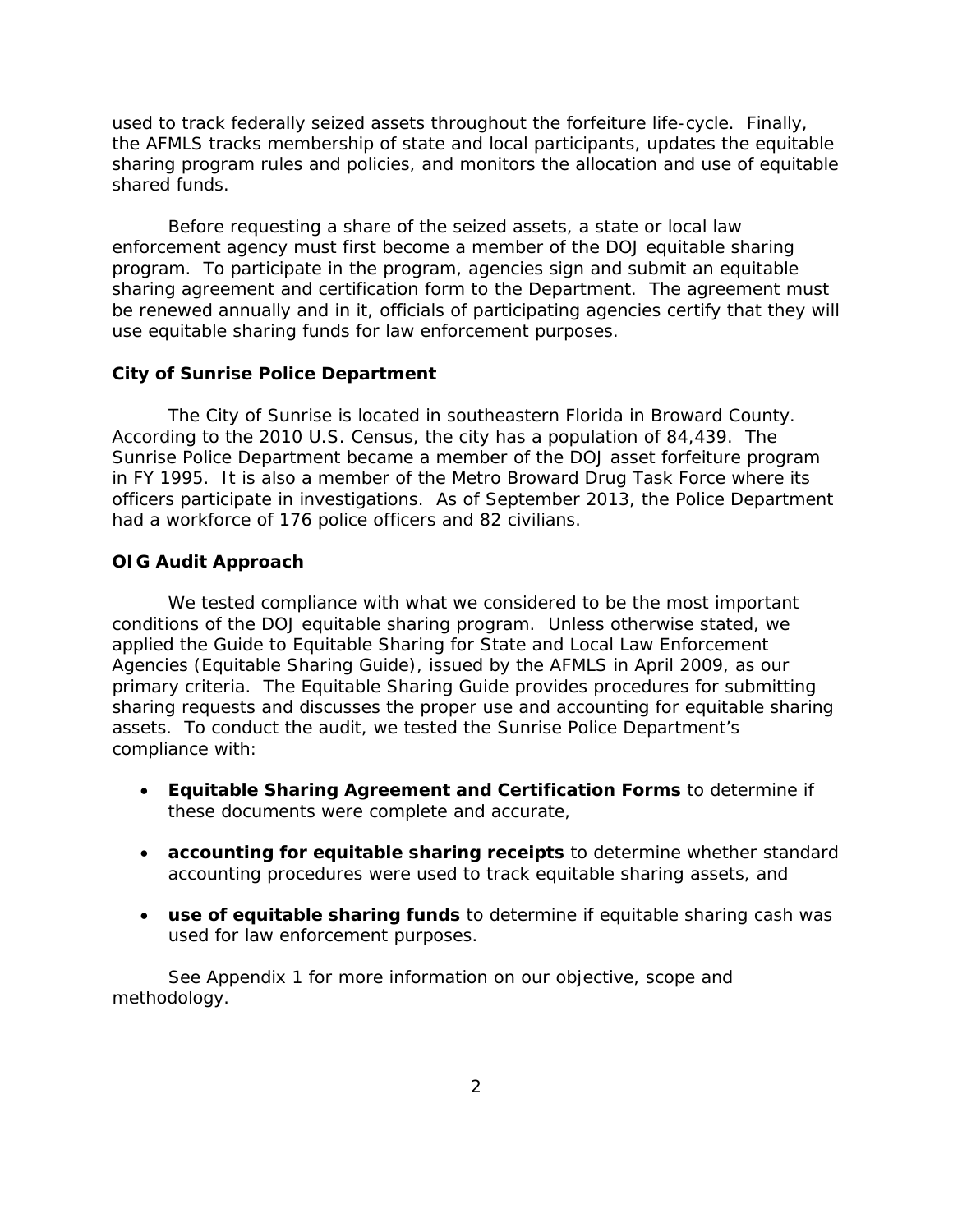#### **FINDINGS AND RECOMMENDATIONS**

<span id="page-5-0"></span> We found that 14 of 83 equitable sharing receipts recorded on the also were unable to determine if the Police Department complied with its own procedures regarding payments to confidential informants. Consolidated Asset Tracking System report were either not recorded on the Police Department's receipts log or incorrectly recorded. We Additionally, we found that the Police Department paid \$374,257 to a Ft. Lauderdale-area law firm for unallowable civil forfeiture litigation services.

#### <span id="page-5-1"></span>**Equitable Sharing Agreement and Certification Forms**

 after the end of the agency's fiscal year. The agreement and certification form The Equitable Sharing Guide requires participating law enforcement agencies to submit an Equitable Sharing Agreement and Certification form within 60 days must be signed by the head of the law enforcement agency and a designated official of the local governing body. By signing and submitting the agreement and certification form, the signatories agree to follow statutes and guidelines that regulate the equitable sharing program.

 completed and submitted. We found that the latest submitted report for FY 2013 was complete, timely, and signed by appropriate officials. We tested the Police Department's compliance with agreement and certification form requirements to determine if reports were accurate and timely

 distributions for the same time period. We found that the agreement and certification form matched the AFMLS report. To verify the total amount of equitable sharing funds received during FY 2013, we compared the receipts listed on the Police Department's agreement and certification form to the total amount disbursed according to AFMLS reported

#### <span id="page-5-2"></span>**Accounting for Equitable Sharing Receipts**

 log. A police official told us that the paperwork from the previous command did not include this receipt, thus it was not placed in the spreadsheet for tracking. We from other city funds. We selected and tested the five highest dollar receipts from the Consolidated Asset Tracking System (CATS) report by tracing the receipts to the Police Department's receipts log and bank statements. We found that one receipt for \$329,884, shown in Table 1, was not recorded on the Police Department's receipts found all five receipts were properly deposited into a bank account and segregated

 from other city funds. We judgmentally selected an additional 78 receipts from the Consolidated Asset Tracking System report to test. As shown in Table 1, and in addition to the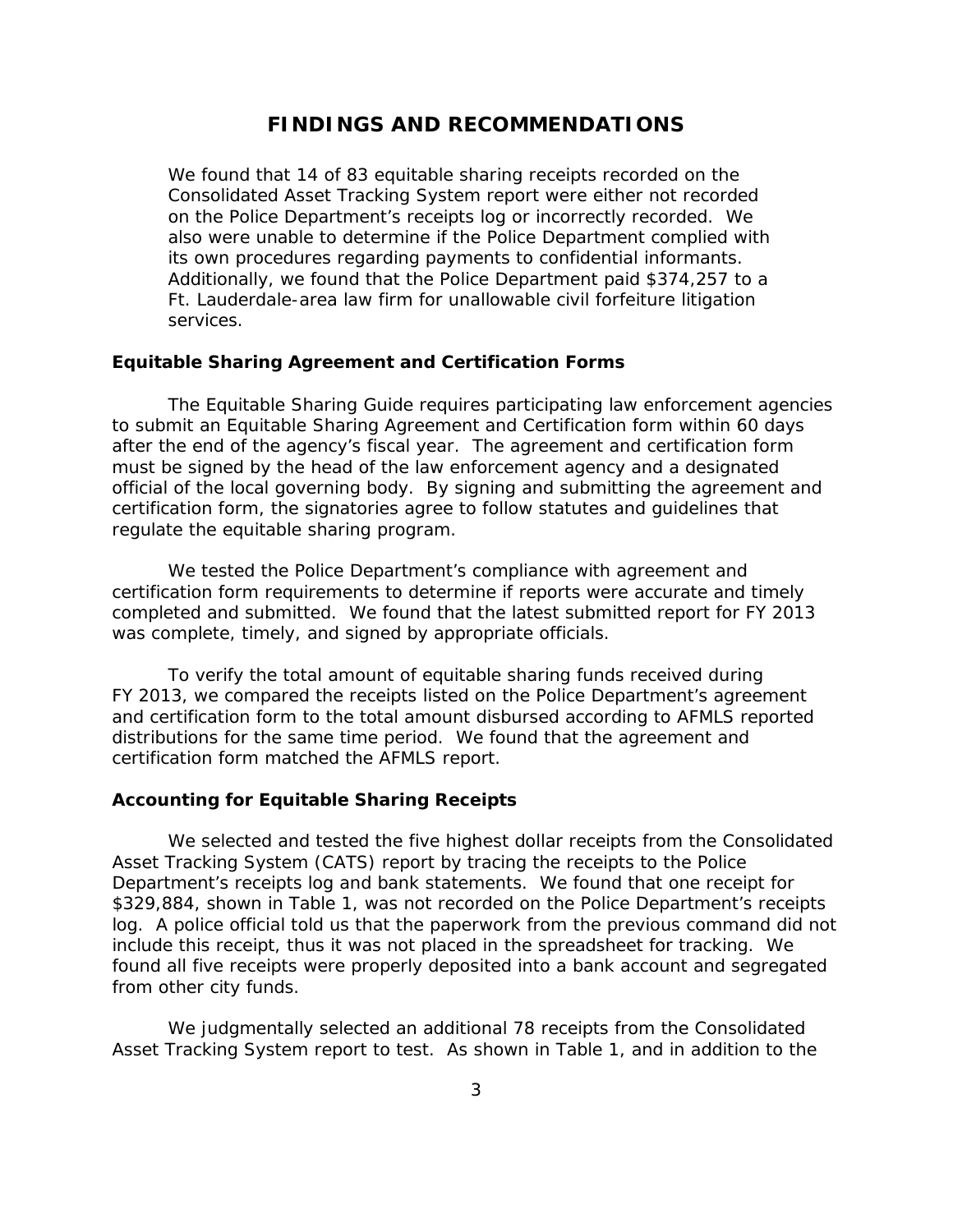not recorded in the log or incorrectly recorded. The remaining receipts matched the Police Department's receipts log. one receipt discussed in the preceding paragraph, 13 additional receipts were either

| Count          | Date<br><b>Disbursed</b> | <b>Amount</b><br><b>Disbursed</b> | Date<br><b>Received</b> | <b>Amount</b><br><b>Received</b> | <b>Difference</b> |
|----------------|--------------------------|-----------------------------------|-------------------------|----------------------------------|-------------------|
|                | 11/04/2008               | \$329,884                         | Not recorded            | Not recorded                     | \$329,884         |
| $\overline{2}$ | 04/03/2012               | 77,487                            | Not recorded            | Not recorded                     | 77,487            |
| 3              | 04/30/2012               | 71,616                            | Not recorded            | Not recorded                     | 71,616            |
| 4              | 11/05/2012               | 9,677                             | Not recorded            | Not recorded                     | 9,677             |
| 5              | 02/12/2013               | 99                                | Not recorded            | Not recorded                     | 99                |
| 6              | 02/15/2013               | 67,042                            | 02/27/2013              | 67,980                           | 938               |
| 7              | 03/18/2013               | 44                                | 03/28/2013              | 4,448                            | 4,404             |
| 8              | 06/04/2013               | 112                               | Not recorded            | Not recorded                     | 112               |
| 9              | 06/05/2013               | 16,848                            | Not recorded            | Not recorded                     | 16,848            |
| 10             | 07/12/2013               | 143                               | 07/19/2013              | 112                              | 31                |
| 11             | 08/14/2013               | 1,741                             | 09/30/2013              | Incorrectly<br>recorded          | 1,741             |
| 12             | 08/04/2013               | 415                               | Not recorded            | Not recorded                     | 415               |
| 13             | 10/03/2013               | 133,388                           | Not recorded            | Not recorded                     | 133,388           |
| 14             | 10/30/2013               | 20,419                            | Not recorded            | Not recorded                     | 20,419            |

**Table 1: Receipts from CATS Report Not Recorded or Incorrectly Recorded in Police Department Receipts Log**

Sources: USMS's CATS report and SPD's Receipts Log

identified and provided us with a corrected version of the log, which we verified. result of mistakes. A police official corrected the receipts log for the 14 inaccuracies we The police official told us one of the inaccuracies occurred because the proper paperwork had not been forwarded to him, and the remaining inaccuracies were the

 followed by responsible officials. We reviewed the Police Department's written procedures would be adequate if followed. Not following established internal result of mistakes.<br>Although the Police Department had written procedures that required the recording of equitable sharing receipts, these procedures were not consistently procedures for managing equitable sharing cash receipts and found that the control standards could result in a loss, misuse, or abuse of equitable sharing funds. We recommend that the Criminal Division ensure the Police Department consistently follows its written procedures for recording equitable sharing receipts.

We identified two tangible property receipts on the Consolidated Asset Tracking System report and found the same property recorded in the Police Department's inventory records. We determined both property items were being used for allowable law enforcement purposes.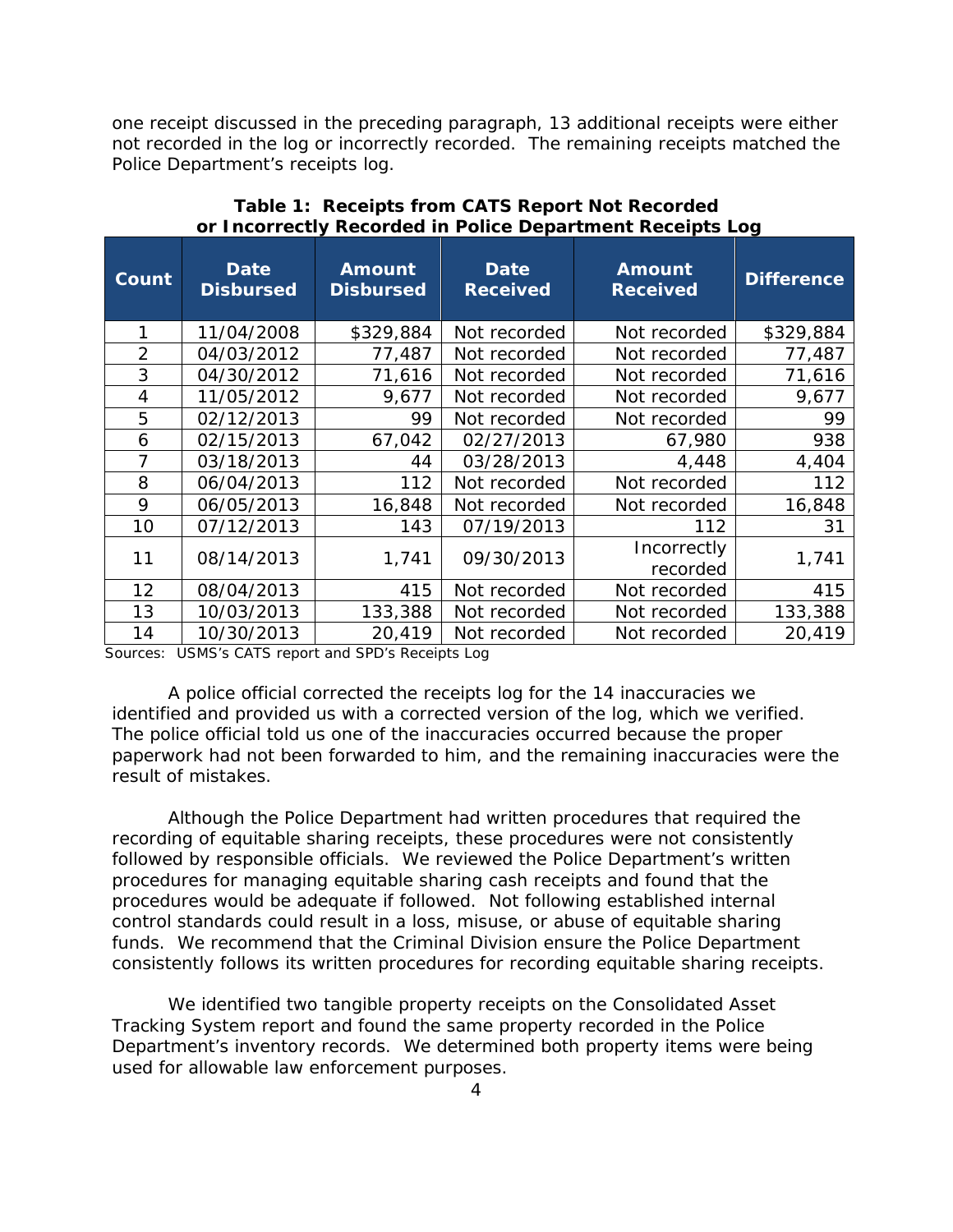#### <span id="page-7-0"></span> **Use of Equitable Sharing Funds**

 The Equitable Sharing Guide requires any forfeited tangible property law enforcement use must be used for at least 2 years. Table 2 summarizes some Equitable Sharing Guide. transferred to a state or local agency for official use be used for law enforcement purposes only. Further, vehicles and other tangible property transferred for official of the allowable and unallowable uses of equitable sharing funds as outlined in the

#### **and Unallowable Uses of Equitable Shared Funds Table 2: Summary of Allowable Allowable Uses**

| ANUWADIC USCS                                                                   |
|---------------------------------------------------------------------------------|
| Law enforcement investigations including payments for overtime, to confidential |
| informants, and to purchase evidence                                            |
| Law enforcement training                                                        |
| Law enforcement and detention facilities to include the purchase, lease,        |
| construction, expansion, improvement, or operation                              |
| Law enforcement equipment to include the purchase, lease, maintenance, or       |
| operation                                                                       |
| Low opforooment travel and transportation                                       |

Law enforcement travel and transportation

Law enforcement awards and memorials

Drug and gang education and awareness programs

Matching contributions for federal grant programs

A law enforcement agency's share of the costs associated with supporting multiagency items or facilities

Asset accounting and tracking to include the costs associated with accounting, auditing, and tracking of expenditures

Language assistance services

Cash transfers to other law enforcement agencies

Support of community-based programs (cash transfers not permitted)

## **Unallowable Uses**

Salaries and benefits of current, permanent law enforcement personnel, except in limited circumstances

Use of forfeited property by non-law enforcement personnel

Payment of education-related costs such as for scholarships, financial aid, or nonlaw enforcement classes

Uses contrary to the laws of the state or local jurisdiction

Non-official government use of shared assets such as for political or personal purposes

Purchase of food and beverages except in limited circumstances

Extravagant expenditures such as tickets to social events, hospitality suites at conferences, or meals outside of the per diem

Source: Equitable Sharing Guideline, April 2009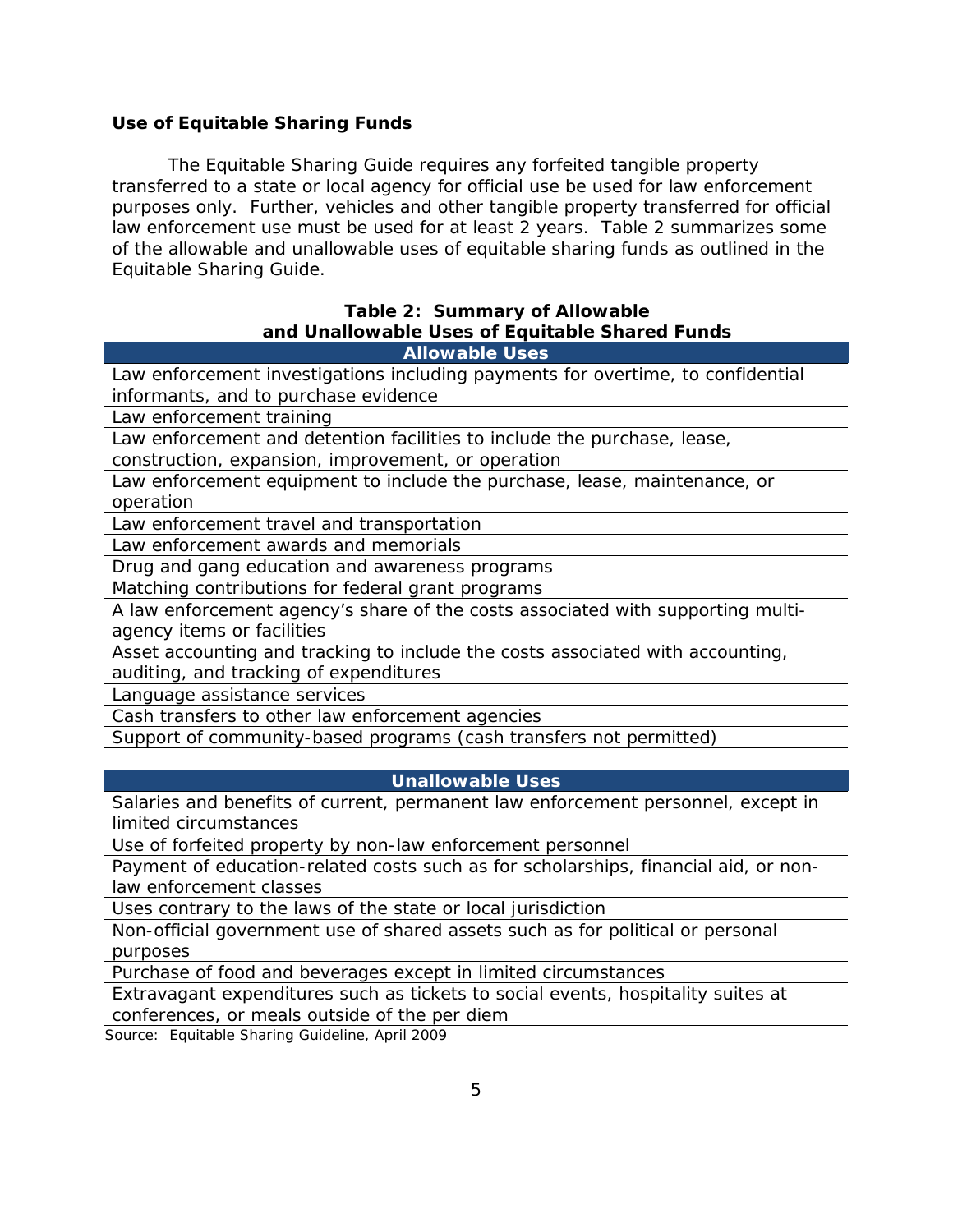leases. We judgmentally selected a sample of these payments to determine sharing guidelines. From October 1, 2007, through March 12, 2014, the Police Department received \$5,551,343 in equitable shares that it spent on overtime and related fringe benefits, confidential informants, legal expenses, and other law enforcement expenses that included vehicle rentals, automotive fuel and oil, and office space whether the costs were allowable and adequately supported under equitable

#### <span id="page-8-0"></span>*Overtime and Related Fringe Benefits*

 overtime and fringe benefit costs were adequately supported. We judgmentally selected and tested \$996,135 in overtime and \$200,726 in related fringe benefit costs the Police Department paid to 74 employees. We compared each payment to timesheets and other documentation and found that all

#### <span id="page-8-1"></span>*Confidential Informants*

 supporting documents. We found each payment was adequately supported. We also tested the Equitable Sharing Guideline requirement that state and local law informant payments. A Police Captain provided us the Police Department's written informants for investigative assistance. According to these procedures, confidential informant payments are based on the: We judgmentally selected and tested 20 payments to confidential informants totaling \$466,035 by comparing each payment to a check copy and other enforcement agencies implement accounting procedures to track confidential procedures pertaining to entering agreements and making payments to confidential

- nature and complexity of the investigation,
- impact of the investigation on the community,
- past reliability and work record of the informant, and
- informant's willingness to testify in court.

 documents released for public consumption. Without documentation of this The Captain stated that police officials did not talk about how much the informant would be paid for their assistance prior to the conclusion of the investigation. The Captain stated that payment is only discussed after the case has concluded. At that time, the Case Detective, Supervisor, and Captain would meet and agree on a payment amount based on the Police Department's written procedures. We asked the Police Department for a record of this meeting to determine the process by which the procedures were applied in cases where payments were made from equitable sharing funds. However, the Captain told us that this process was not documented because the record would be subject to State of Florida public records laws, and the Police Department did not want investigative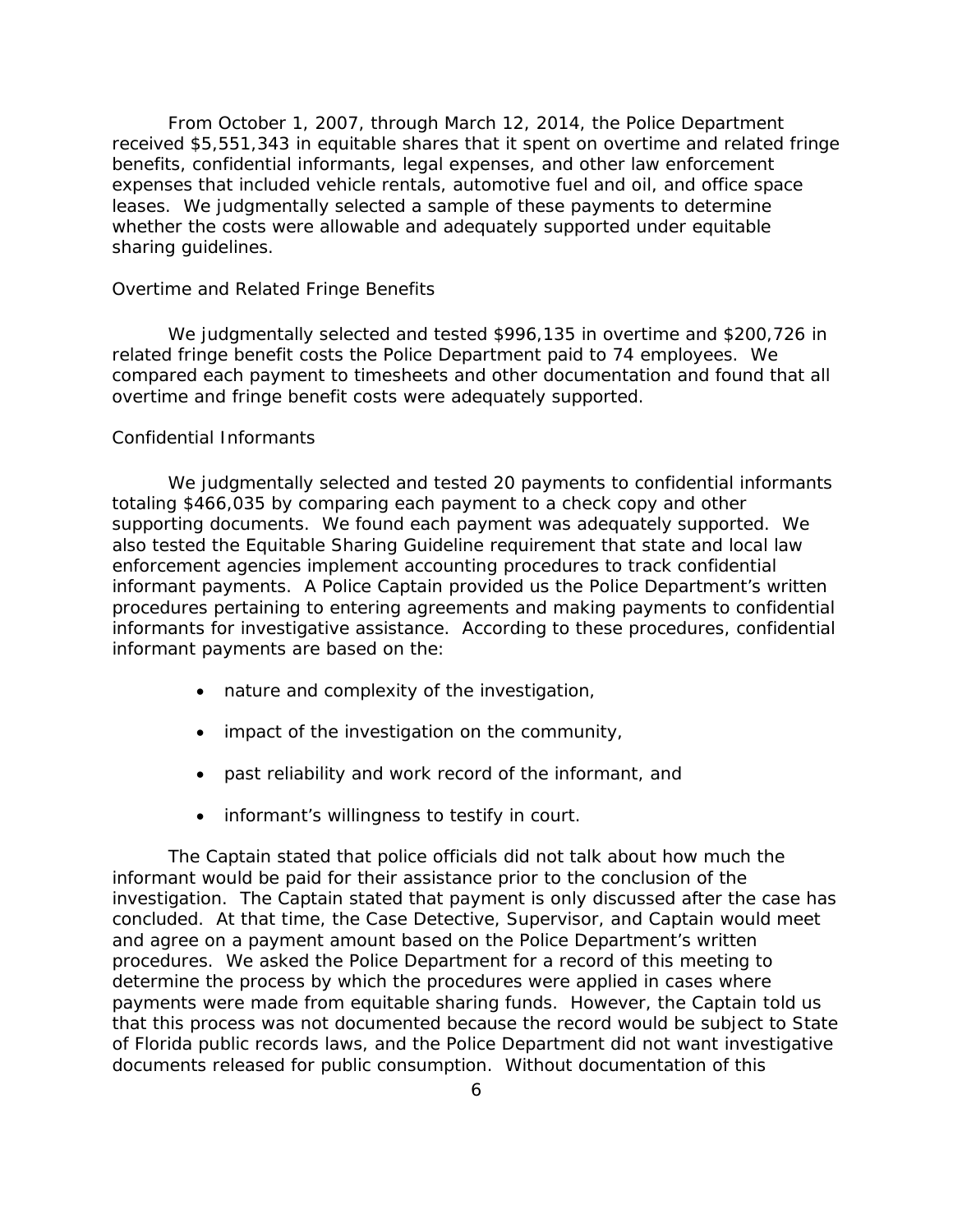process, we are unable to determine whether the Police Department complied with its own procedures regarding payments to confidential informants. However, we do not question whether the payments were made and do not question the related costs, because they were adequately supported by check copies and other documentation.

#### <span id="page-9-0"></span>*Other Law Enforcement Expenses*

 We judgmentally selected and tested 10 expenses totaling \$1,135,579 and other supporting documents.<sup>4</sup> We found that the expenses were adequately categorized by the Police Department as other law enforcement expenses on its annual agreement and certification forms by comparing the expenses to invoices supported.

#### <span id="page-9-1"></span>*Legal Consulting Services*

l

 \$374,257 from equitable shared funds to a private Ft. Lauderdale area law firm to pursue, on behalf of the city, civil forfeiture proceedings against the owners or Department.<sup>5</sup> These expenses included in-person court appearances, research, settlements. The payments made to the law firm for each fiscal year are shown in Table 3. From October 1, 2007, to March 12, 2014, the Police Department paid persons claiming an interest in cash and other assets confiscated by the Police drafting correspondence, trial preparation, reviewing documents, and negotiating

| <b>FY</b>    | <b>Payments</b> | <b>Amount</b> |  |
|--------------|-----------------|---------------|--|
| 2008         | 19              | \$13,981      |  |
| 2009         | 124             | 99,532        |  |
| 2010         | 37              | 207,782       |  |
| 2011         | 4               | 51,152        |  |
| 2012         | Ω               |               |  |
| 2013         | ∩               |               |  |
| 2014         | $\mathcal{P}$   | 1,810         |  |
| <b>Total</b> | 186             | \$374,257     |  |

## **Table 3: Legal Consulting Services Paid From Equitable Sharing Funds from FY 2008 to FY 2014**

Source: OIG analysis of City of Sunrise accounting records

forfeiture services were not performed by staff within the City Attorney's Office. forfeiture services were not performed by staff within the City Attorney's Office. 4 These expenses consisted of payments for rental cars, automotive fuel and oil, and office We interviewed the Sunrise City Attorney to determine why these civil

<span id="page-9-3"></span><span id="page-9-2"></span>lease space. lease space.<br><sup>5</sup> Our testing of FY 2014 was from October 1, 2013, to March 12, 2014.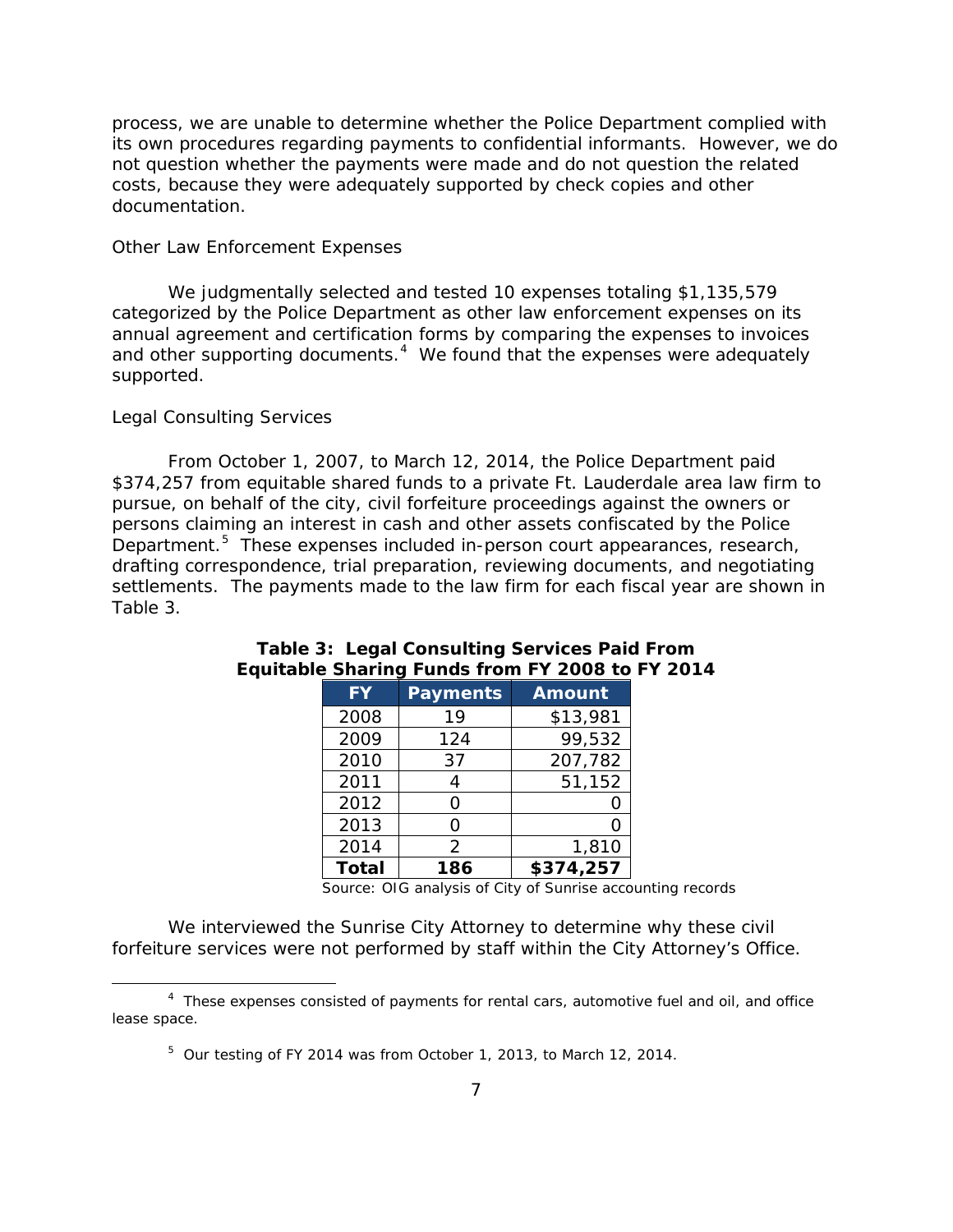The City Attorney told us that the law firm was hired in October 2007, by request of said that she believed the city hired the law firm because the City Attorney's Office did not have sufficient staff to work the forfeiture cases. The City Attorney said she forfeiture matters.<sup>[6](#page-10-0)</sup> the former City Attorney and approval of the City Commission. The City Attorney believed these cases were handled within the City Attorney's Office prior to October 2007. As of July 2014, the law firm had billed the city for legal services for 194

 government litigation and offered an advantageous billing rate. We requested the process used by the city to select the law firm. Neither the City's Attorney's Office nor the police, finance, and purchasing departments could provide the information. The City Attorney told us the law firm specialized in city and county city's contract with the law firm and any written documentation of the procurement

 salary and benefits of personnel. The guideline also provides that the principle offenses. Further, the National Code of Professional Conduct for Asset Forfeiture achieves. The purpose of the salary prohibitions is to protect the integrity of the The Equitable Sharing Guideline prohibits the use of shared funds for the objective of forfeiture is law enforcement and that potential revenue must not be allowed to jeopardize the effective investigation and prosecution of criminal provides that no prosecutor's or sworn law enforcement officer's employment or salary shall be made to depend upon the level of seizures or forfeitures he or she equitable sharing program so that the prospect of receiving equitable sharing money does not influence, or appear to influence, law enforcement decisions. The use of equitable sharing funds to pay for legal consulting services has the appearance of an attempt to circumvent the salary and benefits restriction of the program, which would have prohibited the direct payment of the salaries and benefits of city attorneys working on these forfeiture matters.

 funds. As part of this requirement, recipients are required to use purchase orders equitable sharing funds. We are also concerned about the lack of records documenting the selection of the law firm or procurement of its civil forfeiture services by the city. The Equitable Sharing Guideline requires state and local law enforcement agencies to implement standard accounting procedures and internal controls to track equitable shared or contracts to formally disburse equitable shared funds. Recipients are also required to create and retain records pertaining to their participation in the equitable sharing program. Without documentation of the selection and procurement process used by the city, there is a greater risk of misuse or abuse of

Additionally, we sought to determine whether legal consulting services such as civil forfeiture litigation was a permissible use of equitable sharing funds.

1

<span id="page-10-0"></span> $6\,$  We requested the total number of forfeiture cases the law firm completed for the city. In response, the City Attorney provided us a list of forfeiture matters organized by the owner or person claiming an interest in the property being subject to forfeiture.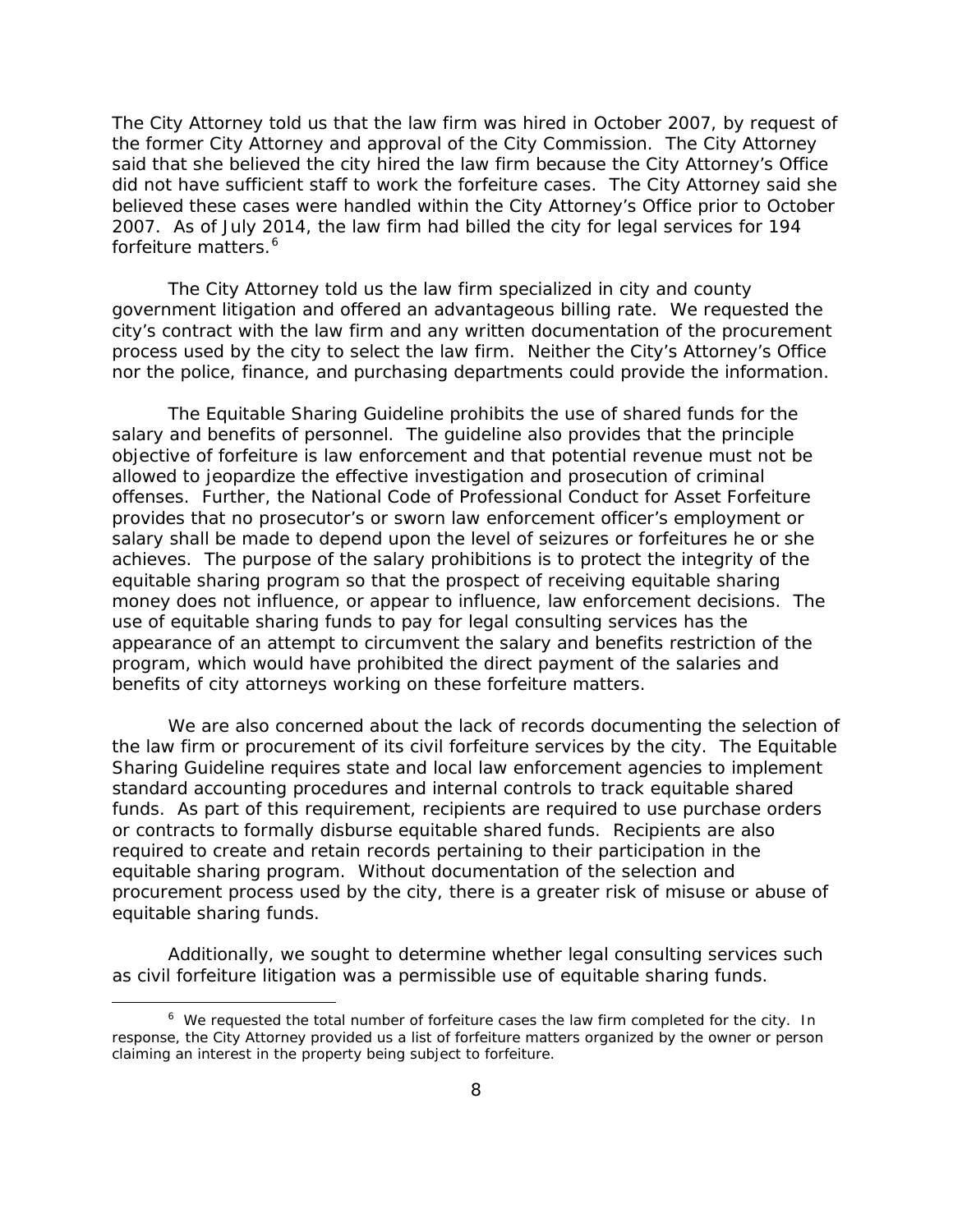whether the city's use of equitable sharing funds was permissible in this manner. permissible if the expenditure was unique in nature, indispensable, and for a short duration. duration.<br>In our judgment, these expenditures do not satisfy the standard as explained Because the Equitable Sharing Guideline does not fully address this issue, we consulted with Asset Forfeiture and Money Laundering Section officials to determine An AFMLS official told us that the use of funds for consulting services is generally

 the necessary expertise to perform these legal services. Also, the City Attorney did handled internally, as was the office practice prior to October 2007. The short to us by the AFMLS official. We do not consider these expenditures unique in nature or indispensable because the City Attorney's Office had staff that possessed not explain why at least some of the civil forfeiture matters could not have been duration requirement was not satisfied as the Police Department paid for these expenses over a 4-year period from FY 2008 to 2011.

 had attorneys on staff that specialized in civil forfeiture litigation. The Police Department added that it would have been unable to achieve its mission if it After our exit conference, the Police Department provided a written response, which stated the use of civil forfeiture is an extremely effective way of targeting and crippling drug trafficking organizations in South Florida. The Police Department also stated the use of qualified civil forfeiture attorneys was extremely vital, and the private law firm selected was one of a select few law firms within the area that randomly chose a law firm without qualifications or expertise. Lastly, the Police Department stated that the City of Sunrise had only one attorney that could handle these types of complex cases, which would be overwhelming and place the success rate of litigation in jeopardy.

 of the law firm or the terms and conditions of the agreement. While it is prudent to did not satisfy these standards. As we have previously stated, neither the Police Department nor other city officials were able to provide us with suitable records that documented the selection select a law firm with qualifications and expertise, the Equitable Sharing Guideline and basic accounting principles require the creation and retention of accounting records that would have allowed for a review of the selection or procurement of the law firm. Additionally, according to AFMLS officials, the Equitable Sharing program permits the use of certain consulting services if the circumstances surrounding the need for the services meet program standards. Based on our discussion with AFMLS officials, and explained above, the Police Department's use of the law firm

 the Police Department remedy the questioned costs. Therefore, we question the \$374,257 the Police Department paid in equitable sharing funds for civil forfeiture litigation services as unallowable. We recommend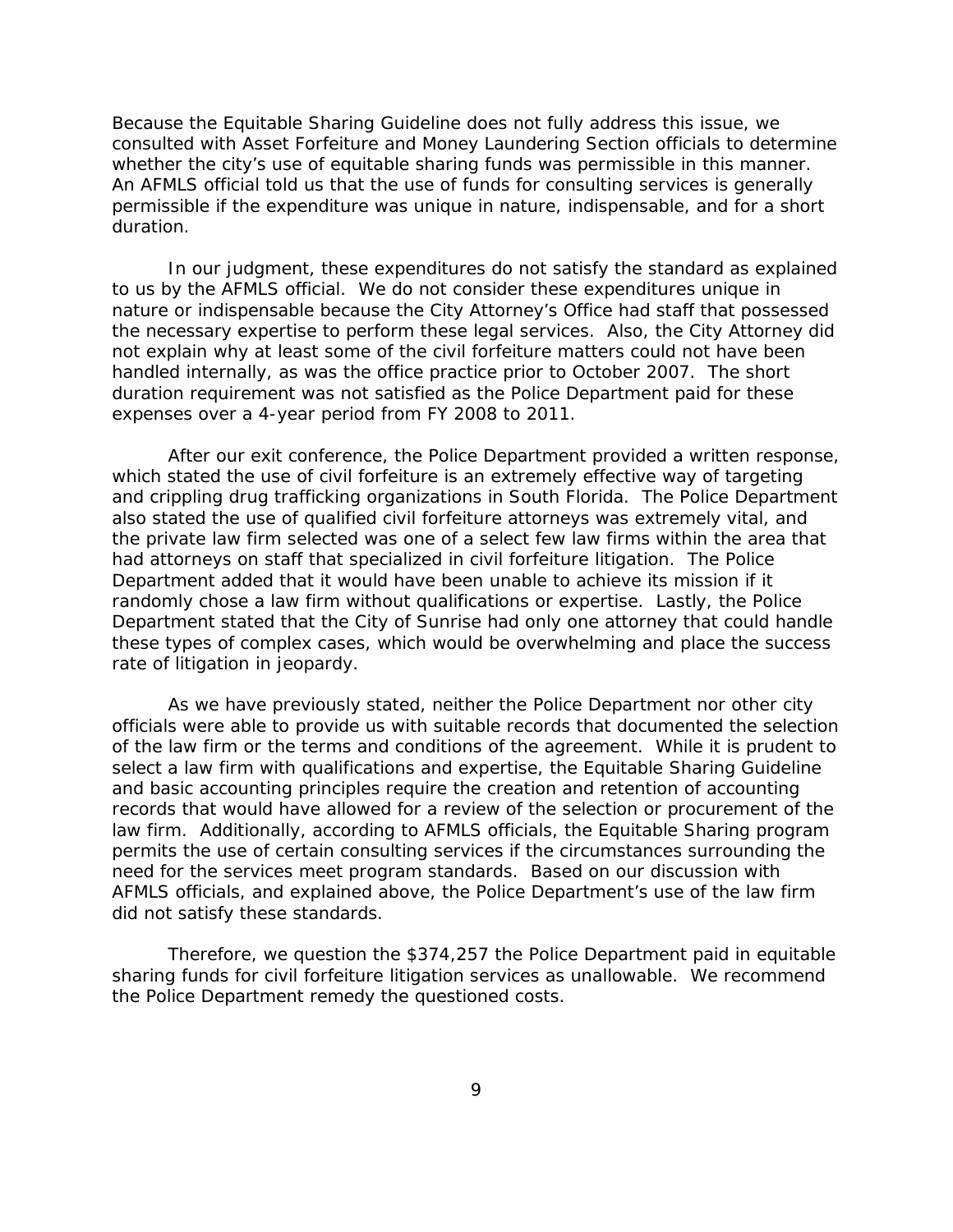#### <span id="page-12-0"></span>**Conclusion**

 Department paid \$374,257 to a private law firm for forfeiture litigation services that were unallowable. We found weaknesses with the Police Department's reconciliation of asset forfeiture funds requested with those received. We also found that the Police

#### <span id="page-12-1"></span>**Recommendations**

We recommend the Criminal Division ensure the City of Sunrise Police Department:

- receipts. 1. Consistently follows its written procedures for recording equitable sharing
- private law firm for forfeiture litigation services over an extended period. 2. Remedy the \$374,257 in questioned costs for unallowable payments to a private law firm for forfeiture litigation services over an extended period.<br>  $10$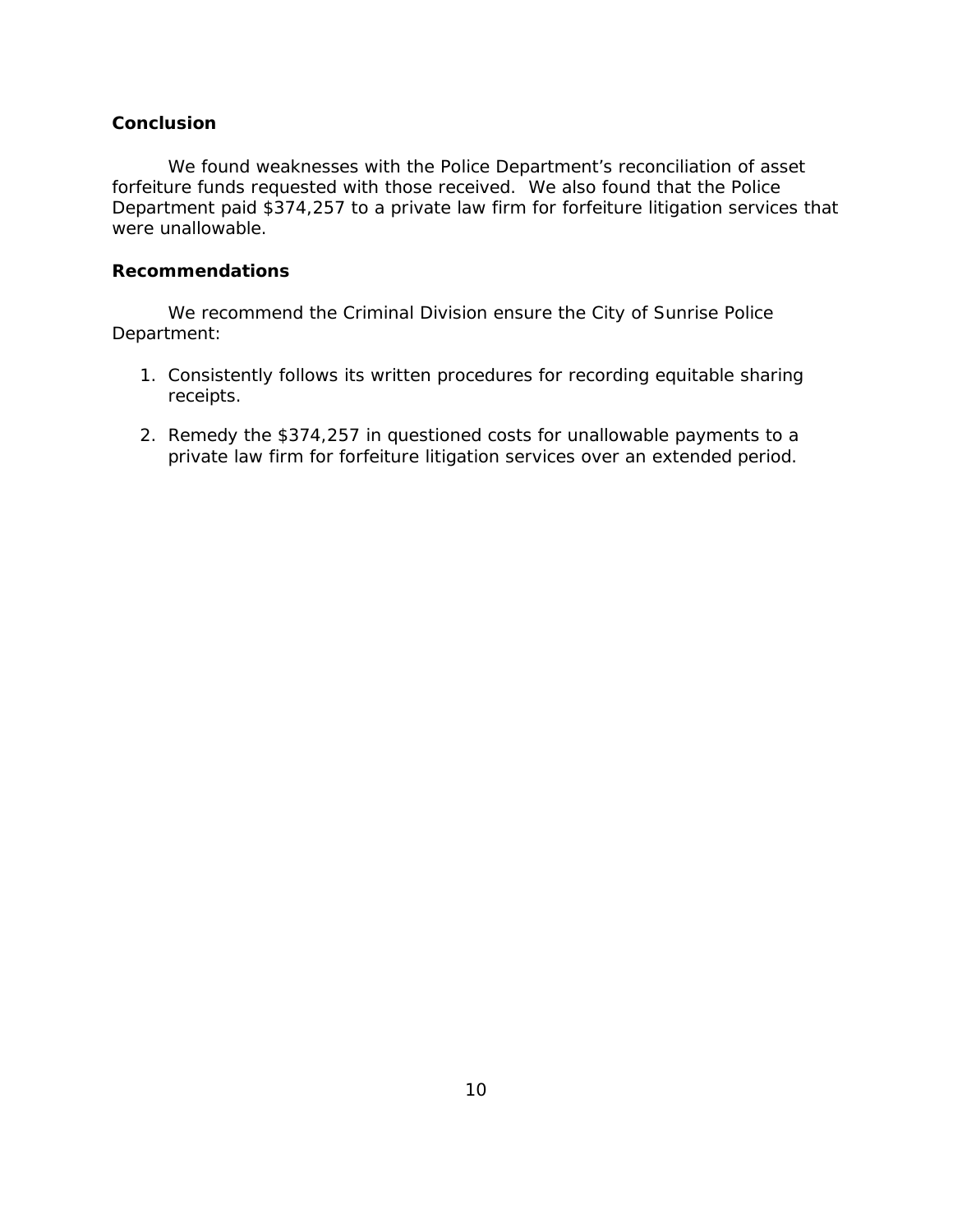## **APPENDIX 1**

### **OBJECTIVE, SCOPE, AND METHODOLOGY**

<span id="page-13-1"></span><span id="page-13-0"></span> Government Auditing Standards. Those standards require that we plan and perform the audit to obtain sufficient and appropriate evidence to provide a We conducted this performance audit in accordance with Generally Accepted reasonable basis for our findings and conclusions based on our audit objectives. We believe that the evidence obtained provides a reasonable basis for our findings and conclusions based on our audit objectives.

#### **Objective**

 *Agencies*, dated April 2009. The objective of the audit was to assess whether the City of Sunrise Police Department accounted for equitable sharing funds properly and used such revenues for allowable purposes defined by applicable guidelines. We tested compliance with what we considered were the most important conditions of the Department of Justice's (DOJ) equitable sharing program. We reviewed laws, regulations, and guidelines governing the accounting for and use of DOJ equitable sharing receipts, including the *Guide to Equitable Sharing for State and Local Law Enforcement* 

#### **Scope and Methodology**

 received by the City of Sunrise Police Department between October 1, 2007, and Our audit concentrated on, but was not limited to, equitable sharing receipts March 12, 2014. The U.S. Departments of the Treasury and Homeland Security administers a similar equitable sharing program. Our audit was limited to equitable sharing revenues received through the DOJ equitable sharing program.

 Sunrise, Florida. To accomplish the objectives of the audit, we interviewed Police Attorney's Office about the Police Department's participation in the program but the the audit period. We did not establish the reliability of the data contained in the CATS system as a whole. However, when the data we relied upon is viewed in We performed audit work at the City of Sunrise Police Department located in Department officials and the City Attorney. We examined records, expenditures of equitable sharing revenues, and property received by the Police Department. We sought to interview the Chief of the Drug Trafficking Unit of the Broward State Chief declined our interview request. We relied on computer-generated data contained in the DOJ Consolidated Asset Tracking System (CATS) for determining equitable shared revenues and property awarded to the Police Department during context with other available evidence, we believe the opinions, conclusions, and recommendations included in this report are valid.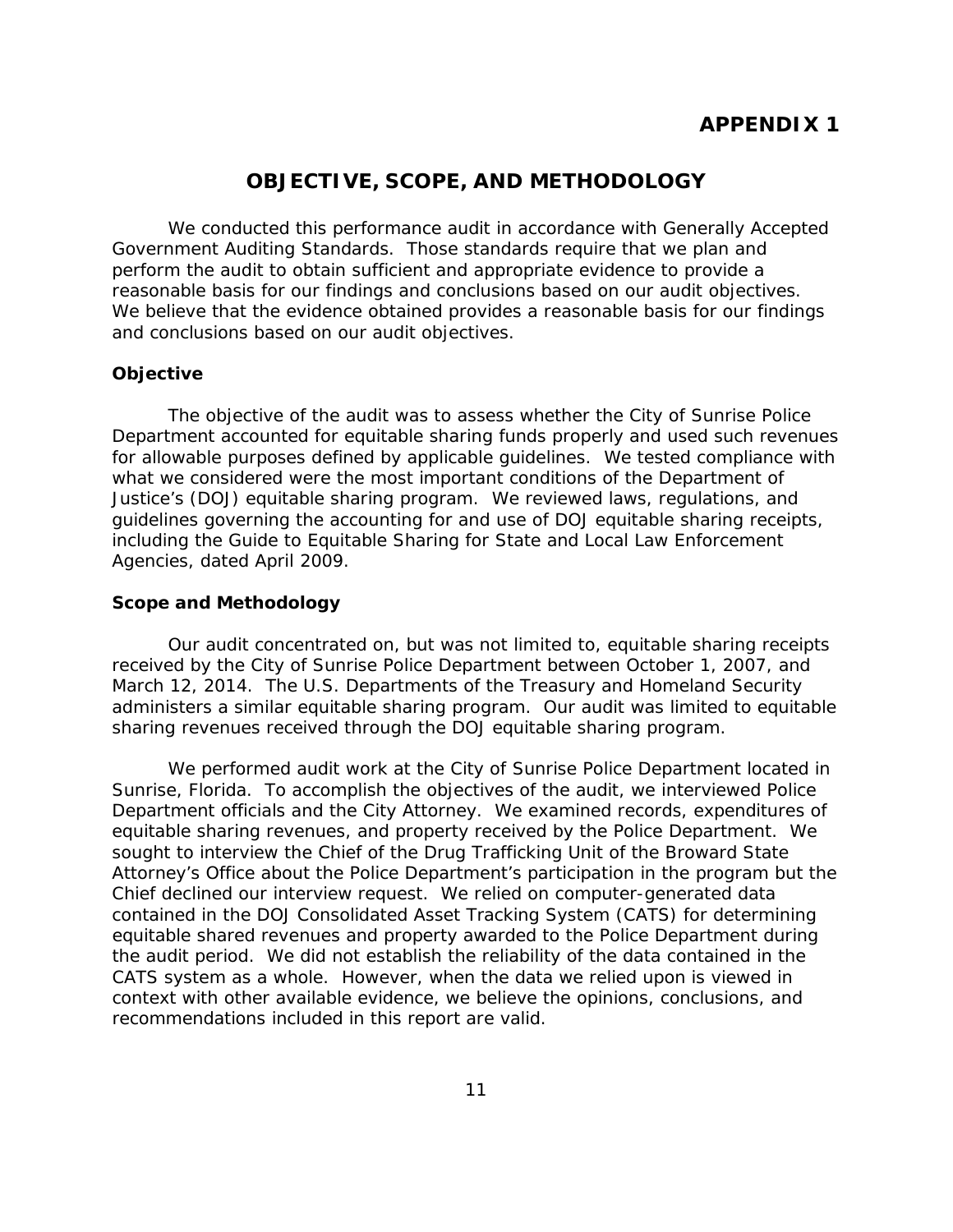three essential equitable sharing guidelines: (1) federal Equitable Sharing receipts, and (3) use of equitable sharing funds. In planning and performing our Our audit specifically evaluated the Police Department's compliance with Agreements and Annual Certification Forms, (2) accounting for equitable sharing audit, we considered internal controls established and used by the Police Department and the City of Sunrise over DOJ equitable sharing receipts to accomplish our audit objective. However, we did not assess the Police Department's financial management system's reliability, internal controls, or whether it, as a whole, complied with laws and regulations.

 and 2 property receipts totaling \$71,778. We tested a judgmental sample of 83 During the scope of the audit, October 1, 2007, to March 12, 2014, the City of Sunrise Police Department received \$5,551,343 in DOJ equitable sharing funds cash receipts totaling \$4,176,775 and 2 property receipts. We selected a sample of expenditures totaling \$3,079,374. A judgmental sampling design was applied to obtain broad exposure to numerous facets of the disbursements reviewed, such as dollar amounts. This non-statistical sample design does not allow for the projection of test results to all disbursements.

 significant noncompliance issues related to the Police Department. Our audit included an evaluation of the city's most recent annual audit for the fiscal year ended September 30, 2013. The results of this audit were reported in the Single Audit Report that accompanied the city's basic financial statements for the year ended September 30, 2013. The Single Audit Report was prepared under the provisions of Office of Management and Budget Circular A-133. We reviewed the independent auditor's assessment, which disclosed no control weaknesses or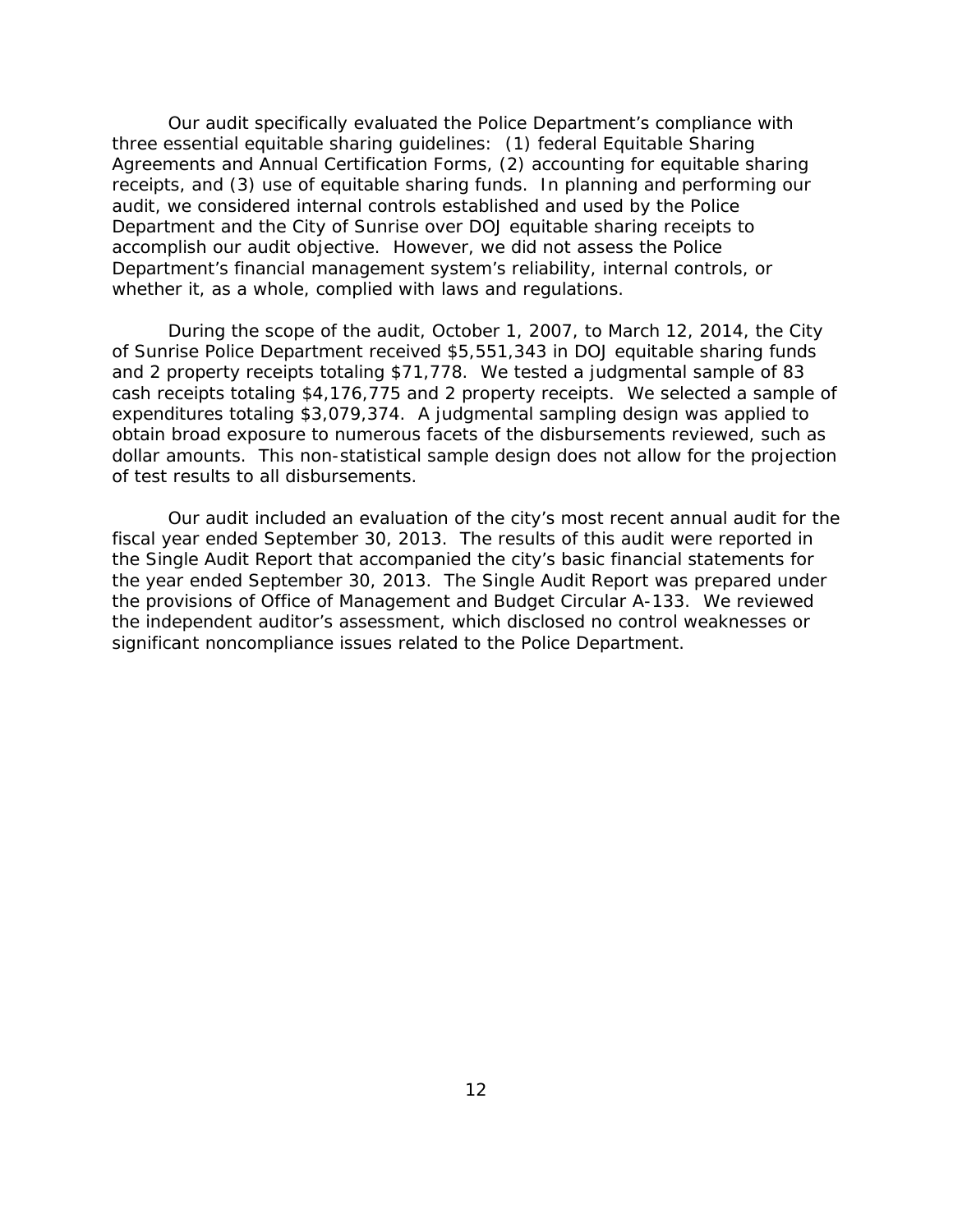## **APPENDIX 2**

# <span id="page-15-1"></span><span id="page-15-0"></span>**SCHEDULE OF DOLLAR-RELATED FINDINGS**

| <b>Description</b>               | <b>Amount</b> | Page  |
|----------------------------------|---------------|-------|
| <b>Unallowable Costs:</b>        |               |       |
| <b>Legal Consulting Services</b> | \$374,257     | $7-9$ |
| <b>Total Unallowable Costs</b>   | \$374,257     |       |
|                                  |               |       |
| Total Questioned Costs'          | \$374,257     |       |

1

<span id="page-15-2"></span> $7$  Questioned costs are expenditures that do not comply with legal, regulatory, or contractual funds, or the provision of supporting documentation. 13 requirements, or are not supported by adequate documentation at the time of the audit, or are unnecessary or unreasonable. Questioned costs may be remedied by offset, waiver, recovery of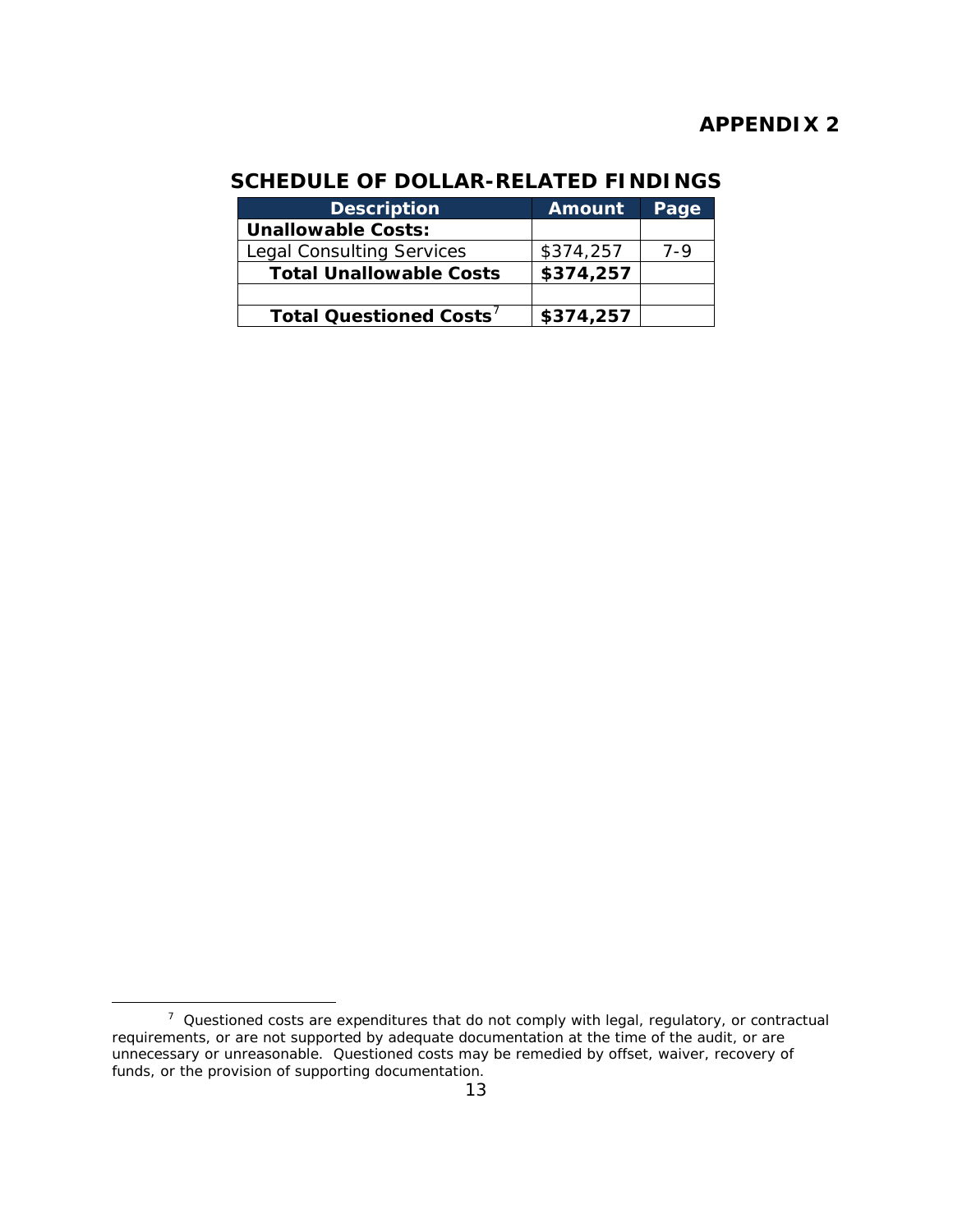# <span id="page-16-1"></span><span id="page-16-0"></span>**THE CRIMINAL DIVISION, ASSET FORFEITURE AND MONEY LAUNDERING SECTION'S RESPONSE TO THE DRAFT REPORT**



U.S. Department of Justice

 $NOV - 7$  2014

*Washington, D.C. 20530* 

#### MEMORANDUM

| TO:   | Ferris B. Polk                                                                                                          |
|-------|-------------------------------------------------------------------------------------------------------------------------|
|       | Regional Audit Manager                                                                                                  |
|       | Office of the Inspector General (OIG)                                                                                   |
| FROM: | Jennifer Bickford Jennifer Brother<br>Acting Assistant Deputy Chief<br>Asset Forfeiture and Money<br>Laundering Section |

SUBJECT: Draft Audit Report- Audit of the City of Sunrise, Florida Police Department's Equitable Sharing Program Activities

In a memorandum dated October 16, 2014, your office summarized the preliminary findings from the audit performed on the Sunrise Police Department (SPD). This draft report referenced the actions necessary for final closure of the outstanding audit recommendations.

#### Recommendations:

- 1. Ensure the City of Sunrise Police Department consistently follows its written procedures for recording equitable sharing receipts.
- 2. Remedy the 5374,257 in questioned costs for unallowable payments to a private law firm for forfeiture litigation services over an extended period.

The Asset Forfeiture and Money Laundering Section (AFMLS) concurs with all findings. AFMLS will coordinate implementation of recommendation number one and corrective action for recommendation number two after issuance of the final audit report.

cc: Denise Turcotte, Audit Liaison Criminal Division

> Richard P. Theis, Assistant Director Audit Liaison Group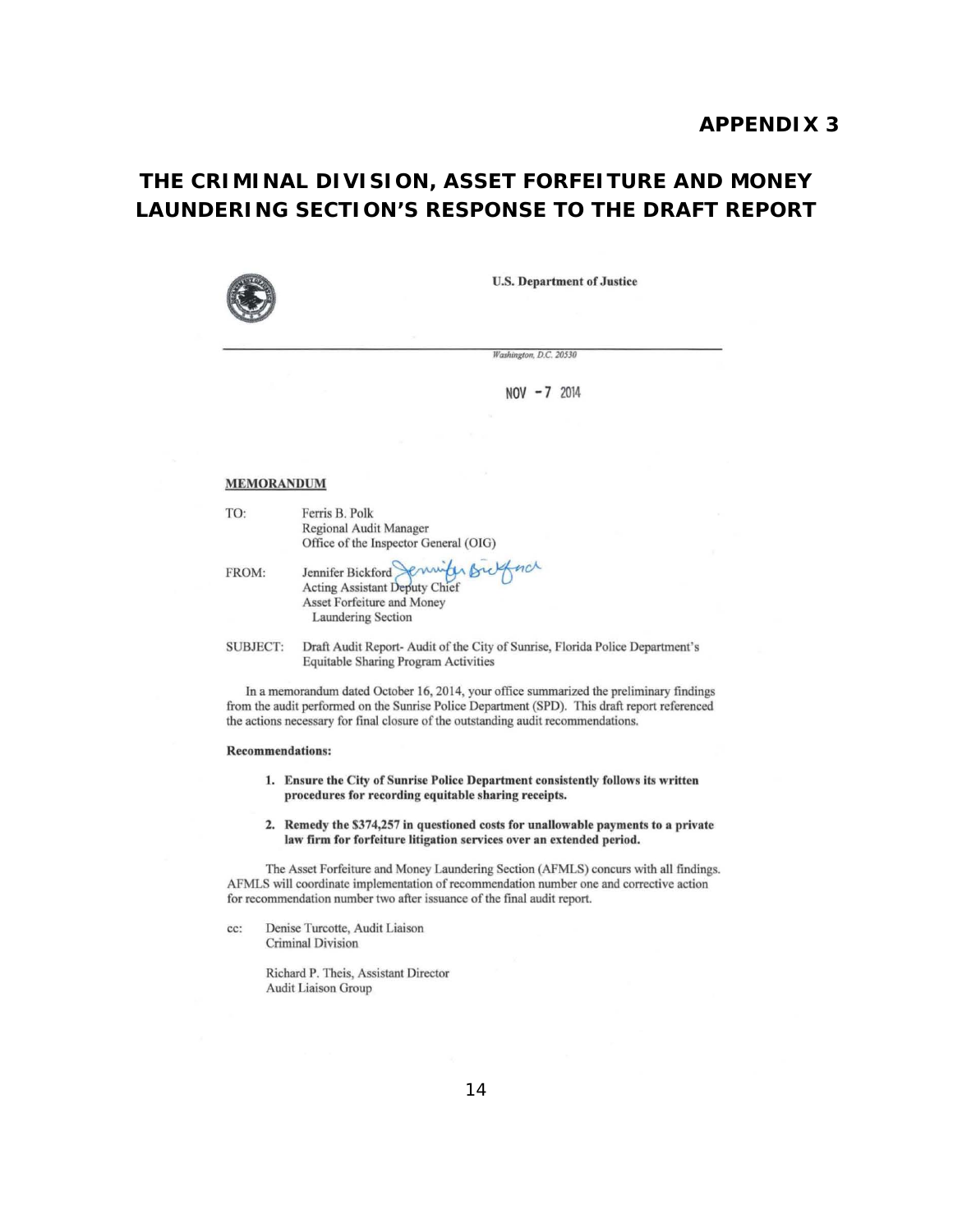#### **APPENDIX 4**

## <span id="page-17-1"></span><span id="page-17-0"></span>**THE CITY OF SUNRISE POLICE DEPARTMENT'S RESPONSE TO THE DRAFT REPORT**

#### CITY OF SUNRISE POLICE DEPARTMENT

JOHN E. BROOKS - CHIEF OF POLICE

October 26, 2014

Fenis B. Polk Regional Audit Manager Atlanta Regional Audit Office Office of the Inspector General United States Department of Justice 75 Spring Street SW, Suite 1130 Atlanta, Georgia 30303

Dear Mr. Polk,

This letter is in response to your Agency's audit of the Sunrise, Florida Police Department's (SPO) Equitable Sharing Program Activities for fiscal years 2008 - 2014. The SPD agrees with each recommendation and has taken steps to safeguard these exceptions are not replicated in the future.

#### Recommendation #1 - Consistently follow its written procedures for recording Equitable Sharing Receipts.

The Sunrise, Florida Police Department *agrees* with the U.S. Department of Justice audit recommendation and has instituted new procedures to ensure all DAG-71 Equitable Sharing Receipts are reconciled and accurately chronicled. This new procedure was established immediately upon review of the draft document on October 16, 2014. The new protocol mandates that when an Equitable Sharing Receipt is authored, the detective initiating the receipt will ensure that a copy is made and forwarded to the unit commander prior to obtaining required signatures. This new procedure ensures the copied receipt will be maintained in accordance with the *Guide to Equitable Sharingfor State and Local Law Enforcement Agencies.* 

#### Recommendation #2 - Remedy the 5374,257.00 In questioned costs for unallowable payments to a private law firm for forfeiture litigation services over an extended period.

The Sunrise, Florida Police Department *agrees* with the U.S. Department of Justice audit recommendation and respectfully requests consideration to off-set the \$374,257.00 deemed unallowable against future equitable sharing payments. The Sunrise, Florida Police Department has instituted new guidelines for equitable sharing expenditures and will no longer expend these funds on legal fees.

I would like to thank the audit team for their unquestioned dedication and professionalism exhibited during this process. The team was always available to answer any questions and portrayed a spirit of cooperation and transparency throughout this process.

Sincerely,

ohn E. Brooks Chief of Police



10440 WEST OAKlAND PARK BOULEVARD, SUNRISE, FLORIDA 33351 TELEPHONE 954-746-3399 WWW.SUNRISEPOLICE.ORG

AN ACCREDITED LAW ENFORCEMENT AGENCY SINCE 2008

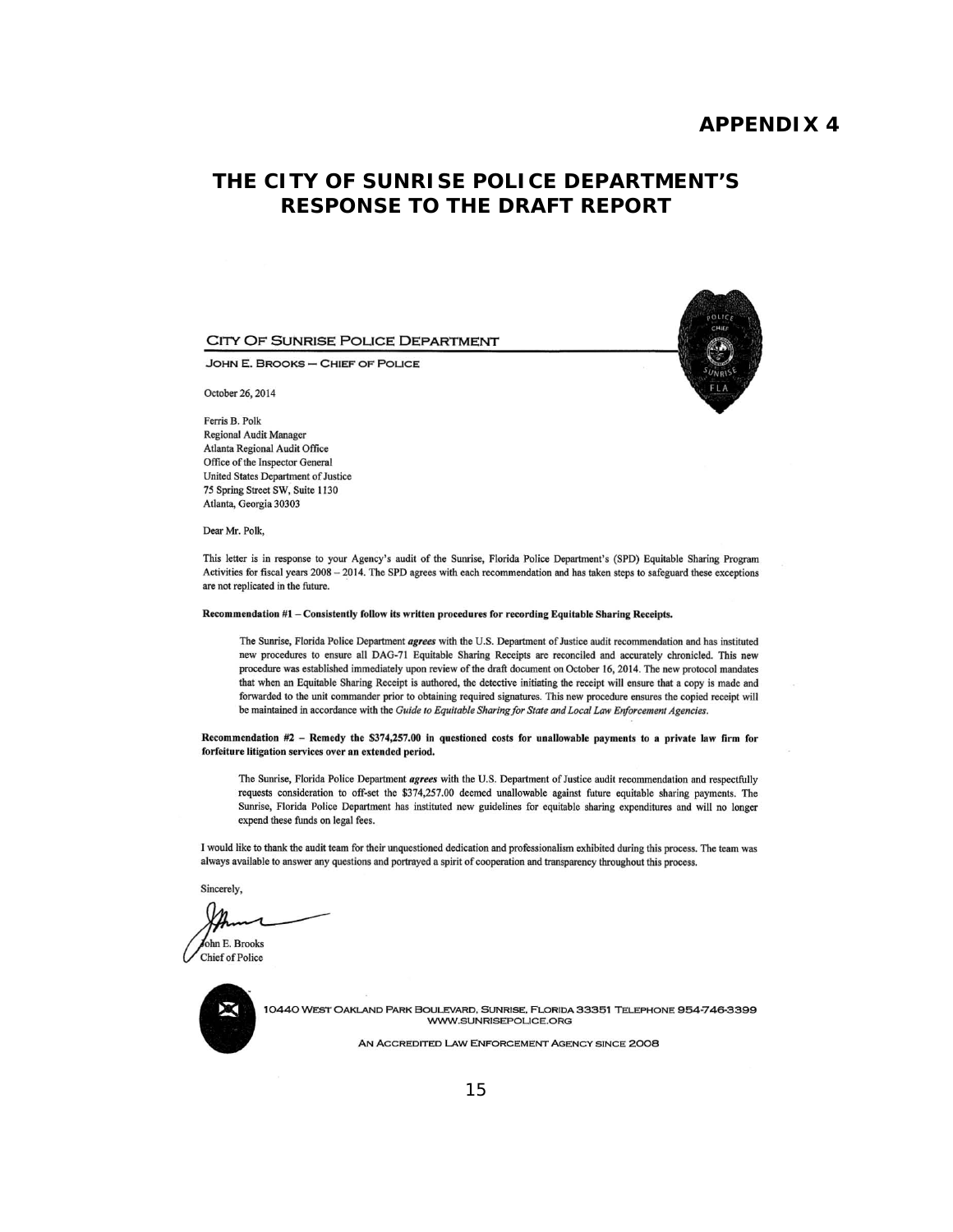# **OFFICE OF THE INSPECTOR GENERAL ANALYSIS AND SUMMARY OF ACTIONS NECESSARY TO CLOSE THE REPORT**

<span id="page-18-3"></span><span id="page-18-2"></span><span id="page-18-1"></span><span id="page-18-0"></span> Appendix 3 and the Police Department response is incorporated in Appendix 4 of The Office of the Inspector General (OIG) provided a draft of this report to the Criminal Division, Asset Forfeiture and Money Laundering Section (AFMLS) and the City of Sunrise Police Department. The AFMLS response is incorporated in this final report. The following provides the OIG analysis of the response and summary of actions necessary to close the report.

### **Recommendation:**

### **1. Ensure that the City of Sunrise Police Department consistently follows its written procedures for recording equitable sharing receipts.**

 reconciled and recorded. Resolved. The AFMLS agreed with the recommendation and stated that it would coordinate the implementation of the recommendation after the final report is issued. The Police Department also agreed, and stated it had instituted new procedures to ensure all equitable sharing receipts are reconciled and accurately chronicled. This recommendation can be closed when we receive the Police Department's written procedures to ensure all equitable sharing receipts are

### **2. Remedy the \$374,257 in questioned costs for unallowable payments to a private law firm for forfeiture litigation services over an extended period.**

 offset the \$374,257 against future equitable sharing payments. This Resolved. The AFMLS agreed with the recommendation and stated that it would coordinate the corrective action for the recommendation after the final report is issued. The Police Department also agreed, and stated it would request the AFMLS recommendation can be closed when we receive documentation that the \$374,257 in questioned costs has been adequately remedied.